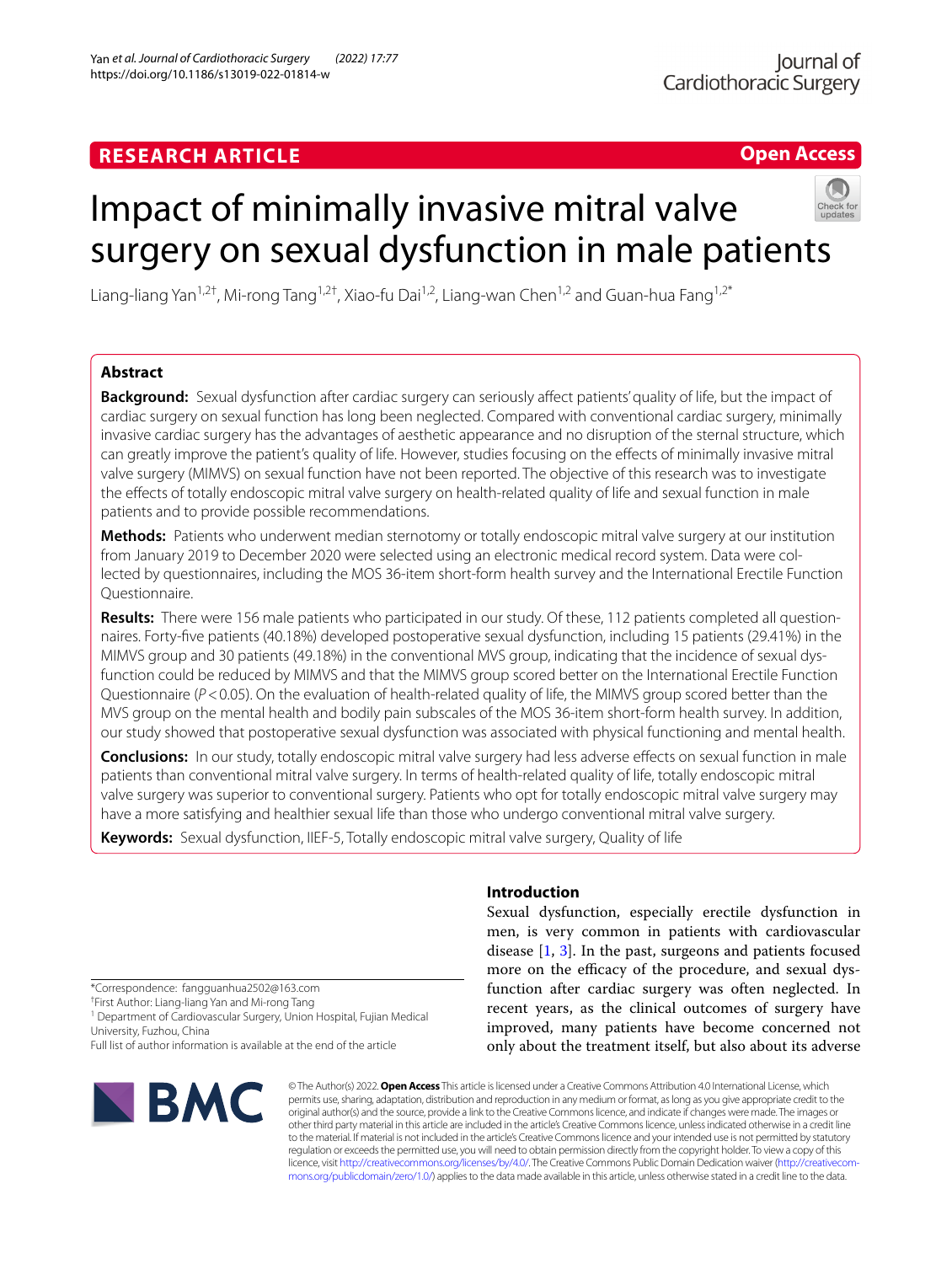efects on health-related quality of life (HRQoL) and even on sexual life [\[4](#page-6-2)[–6](#page-6-3)].

It is well known that the huge trauma of median sternotomy and cardiopulmonary bypass as well as the long postoperative recovery period often cause great harm to the mental and physical health of patients, which in turn seriously afects the recovery of postoperative sexual function and even leads to postoperative sexual dysfunction [[4,](#page-6-2) [5,](#page-6-4) [7](#page-6-5), [8\]](#page-6-6). In recent years, with the development of surgical techniques, instruments and perfusion strategies, minimally invasive cardiac surgery has gradually gained widespread popularity. Minimally invasive surgery offers the advantages of less pain intensity, less trauma, smaller incisions, and faster recovery. Many literatures have shown that the clinical outcomes of minimally invasive cardiac surgery are comparable to those of conventional open surgery  $[9-11]$  $[9-11]$ . Based on the benefits of minimally invasive cardiac surgery, studies have begun to examine its impact on patients' quality of life. Previous studies have shown that HRQoL after minimally invasive cardiac surgery is better compared to conventional median sternotomy cardiac surgery [[11](#page-6-8)-13].

However, studies on sexual dysfunction after minimally invasive cardiac surgery are scarce. The recovery of sexual activity is also not to be neglected as an important factor in postoperative psychosocial recovery [[14](#page-6-10), [15](#page-6-11)]. Because sexuality is also an aspect of quality of life, and a healthy and active sexual life can make an important contribution to a good quality of life [[15](#page-6-11), [16\]](#page-6-12).

Although patients undergoing minimally invasive cardiac surgery can return to daily activities earlier, with less psychological impact and improved HRQoL, however, little attention has been paid to postoperative sexual function in patients undergoing minimally invasive cardiac surgery and the association between sexual function and patient HRQoL. The objective of this research was to investigate whether there are diferences in sexual dysfunction and HRQoL between totally endoscopic mitral valve surgery and conventional mitral valve surgery, as well as to assess the correlation between postoperative HRQoL and sexual dysfunction.

### **Materials and methods**

#### **Patient selection**

This study was designed as a single-centre, descriptive cross-sectional survey. We collected data from the electronic medical record system on male patients who underwent totally endoscopic mitral valve surgery through the establishment of cardiopulmonary bypass via the femoral artery and femoral vein or who underwent conventional MVS between January 2019 and December 2020.

Our inclusion criteria included: (1) male patients aged 18–60 years; (2) patients who were discharged from the hospital after surgery and survived for more than 6 months; (3) patients with a regular sexual partner; (4) patients who were willing to participate in this study and signed the informed consent form; and (5) patients who had no communication impairment and were able to read and understand the contents of the questionnaire.

Exclusion criteria included: (1) patients who were blind or had neurological or psychiatric disorders that prevented them from reading or writing, or had difficulty or incoordination in verbal communication; (2) patients with serious diseases of the reproductive organs or other vital organs; (3) patients with serious preoperative sexual dysfunction; and (4) patients who were on medications that severely afect sexual function.

This study protocol was approved by the institutional review board and ethics committee of Union hospital (2021KY169). All patients aged 18–60 years who underwent mitral valve surgery were eligible to participate. During this period, a total of 156 consecutive patients who underwent mitral valve surgery and met our inclusion and exclusion criteria were enrolled. Demographic characteristics included age, marital status, and smoking history. Clinical data included comorbid chronic conditions, medication history, surgical procedures, and cardiac function. We numbered the patients and then sent questionnaires to the 156 patients through telephone consultations, text messages, social networking software, or outpatient follow-up visits. Data were collected via questionnaires, and the process was completely anonymous.

#### **Surgical techniques**

For conventional mitral valve surgery, we used the median sternotomy approach to establish cardiopulmonary bypass. The surgery was performed following a routine protocol.

Totally endoscopic cardiac surgery relies more on perfusion techniques and diferent anesthesia protocols. During cardiopulmonary bypass, the right lung was routinely defated using a double-lumen endotracheal tube. External defbrillator pads and transesophageal echocardiography were also essential for cannulation of the femoral vein and artery and defbrillation.

The patient underwent a right-sided mini-thoracotomy in a supine position with the right chest elevated. The peripheral vessels were then cannulated to establish cardiopulmonary bypass. First, we made an incision in the right inguinal fold to expose the surgical area, and then we cannulated the femoral vessels under direct vision using the Seldinger-guided technique. In some cases, percutaneous puncture of the internal jugular vein may be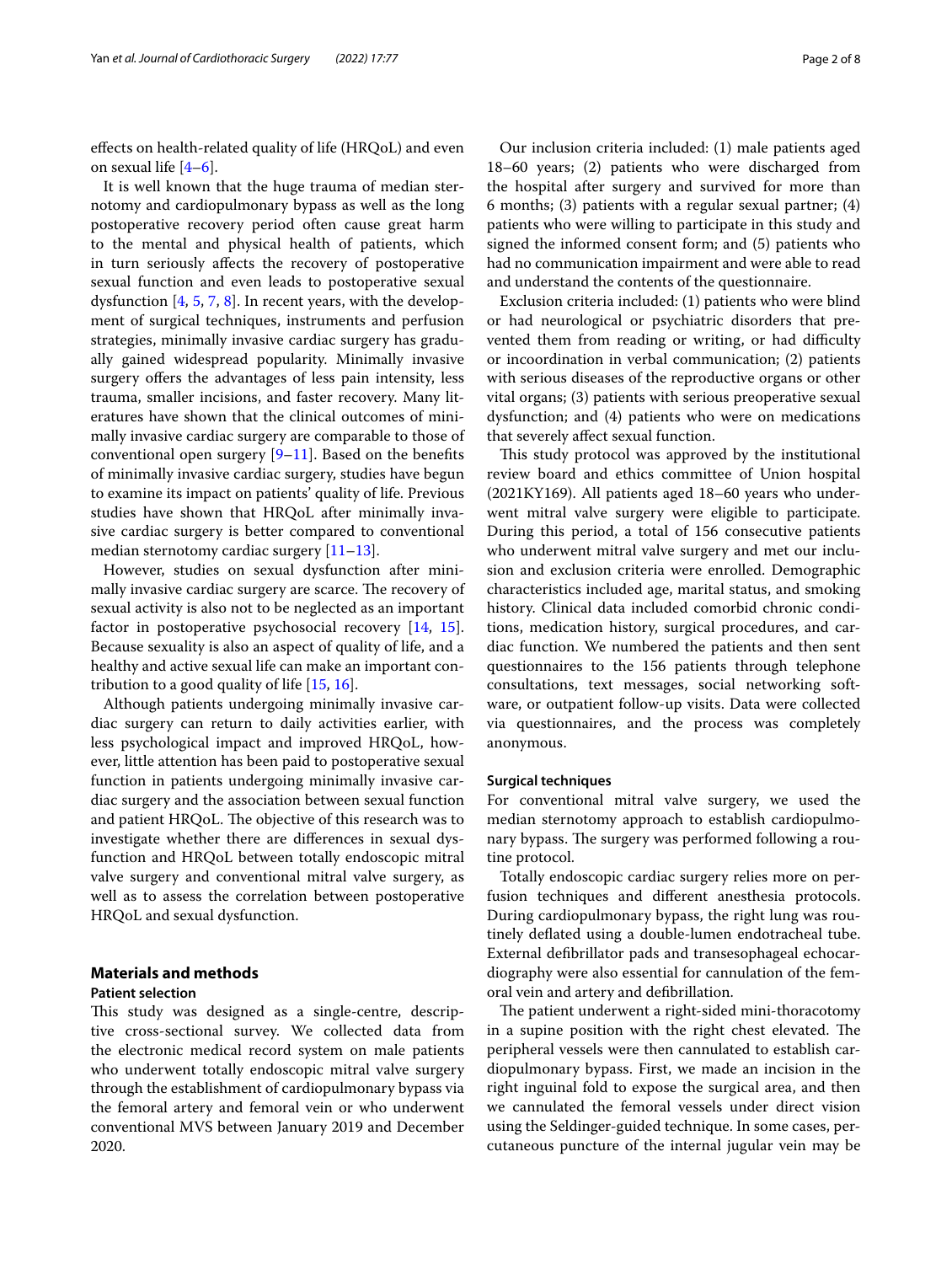performed if cardiopulmonary bypass fow is inadequate. Guided by transesophageal echocardiography, a single two-stage femoral vein cannula or separate superior and inferior vena cava cannula was then correctly positioned into the superior and inferior vena cava. Arterial perfusion was performed through a right femoral artery cannula. Vena cava return blood flow was usually adequate when the cannula was properly placed and vacuumassisted venous drainage was initiated. Then, three right thoracic ports were made and soft tissue retractors were used for the protection of the incision and to prevent rib fracture during rib spreading. After that we performed aortic occlusion using a transthoracic clamp [\[17](#page-6-13)]. And the subsequent protocol was performed routinely [[18\]](#page-6-14).

Patients were given a transthoracic echocardiogram prior to discharge and were informed of outpatient follow-up visits at three months, six months, and annually postoperatively to assess physical status.

#### **Tools to assess sexual dysfunction**

For male sexual dysfunction, we used the fve-item International Index of Erectile Function Questionnaire (IIEF-5) to assess it. Erectile dysfunction is the inability of a man to achieve and maintain an adequate erection of the penis for satisfactory sexual intercourse [\[19](#page-6-15)]. In 1997, Rosen et al. designed the 15-item International Index of Erectile Function. It originally consisted of 15 items that measured erectile function by calculating the total score [\[20](#page-6-16)]. In 1998, Rosen simplifed it to the IIEF-5 with fve main questions to facilitate clinical application without compromising its accuracy. The IIEF-5 is highly recommended and is the most authoritative and widely used questionnaire on male sexual function worldwide. It includes fve domains of sexual function: sexual desire, erectile function, intercourse satisfaction, orgasmic function, and overall satisfaction. Scores are calculated to assess erectile function  $[21]$  $[21]$ . The IIEF-5 is a valid and accurate screening tool for the diagnosis of erectile dysfunction and the severity of erectile dysfunction. Studies have shown that the IIEF-5 also has good validity and reliability in diagnosing erectile dysfunction in the Chinese population, with erectile function being bounded by score 21  $[22]$  $[22]$ . An IIEF-5 score of > 21 is considered normal erectile function and≤21 is considered erectile dysfunction.

#### **Tools to assess HRQoL**

The MOS 36-item Short Form Health Survey (SF-36) is a widely used assessment tool for HRQoL. The SF-36 is applicable to the assessment of health in clinical populations with a variety of disorders. The questionnaire includes eight health domains: general health, mental health, role physical, physical functioning, bodily pain, vitality, role-emotional and social functioning [[23](#page-6-19), [24](#page-7-0)]. A higher score on a particular subscale indicates a higher HRQoL in that domain.

#### **Statistical analysis**

In this study, SPSS 24.0 was used for statistical analysis, and *P* values less than 0.05 were considered statistically signifcant. For continuous variables with a normal distribution, values were expressed using the mean $\pm$ standard deviation and the independent samples t-test was applied for comparison, and for non-normally distributed data the Mann–Whitney U-test was used. For categorical data, the Chi-square test or Fisher's exact test was used. The Spearman's correlation test was used to assess the correlation between IIEF-5 scores and SF-36 subscale scores.

#### **Results**

#### **Demographics data of the research object**

The overall response rate of the study was adequate, with 124 (79.49%) participants completing the IIEF-5 and 139(89.10%) participants completing the SF-36. Of these, 112 patients (71.79%) answered all questionnaires completely and 44 patients (28.21%) did not efectively complete the questionnaire. Those who underwent totally endoscopic mitral valve surgery were included in the MIMVS group, and those who underwent conventional mitral valve surgery were included in the MVS group. There were 61 patients in the MVS group and 51 in the MIMVS group.

The age of patients who completed the questionnaire ranged from 22 to 60 years with a mean age of  $45.56 \pm 9.41$  years, 61 patients (mean age  $45.25 \pm 9.05$  years, 54.46%) were in the MVS group and 51 patients (mean age  $45.93 \pm 9.90$  years,  $45.54\%$ ) were in the MIMVS group. There were 87 married cases (77.68%) and 25 unmarried or divorced cases (22.32%), all of whom had regular sexual partners. There were 37 cases of smoking, 9 cases of diabetes mellitus, and 18 cases of hypertension. No diference in beta-blocker usage rate was observed between the two groups. Demographic characteristics and perioperative data are shown in Table [1](#page-3-0).

#### **Prevalence of sexual dysfunction**

The overall sexual dysfunction prevalence rate was 40.18% (45 cases), of which the prevalence rate in the MIMVS group was 29.41% (15 cases, accounting for 33.33% of all patients with sexual dysfunction), and that in the MVS group was 49.18% (30 cases, accounting for 66.67% of the patients with sexual dysfunction). There was a signifcant diference in the incidence of sexual dysfunction between the two groups  $(P<0.05)$  (Table [1\)](#page-3-0).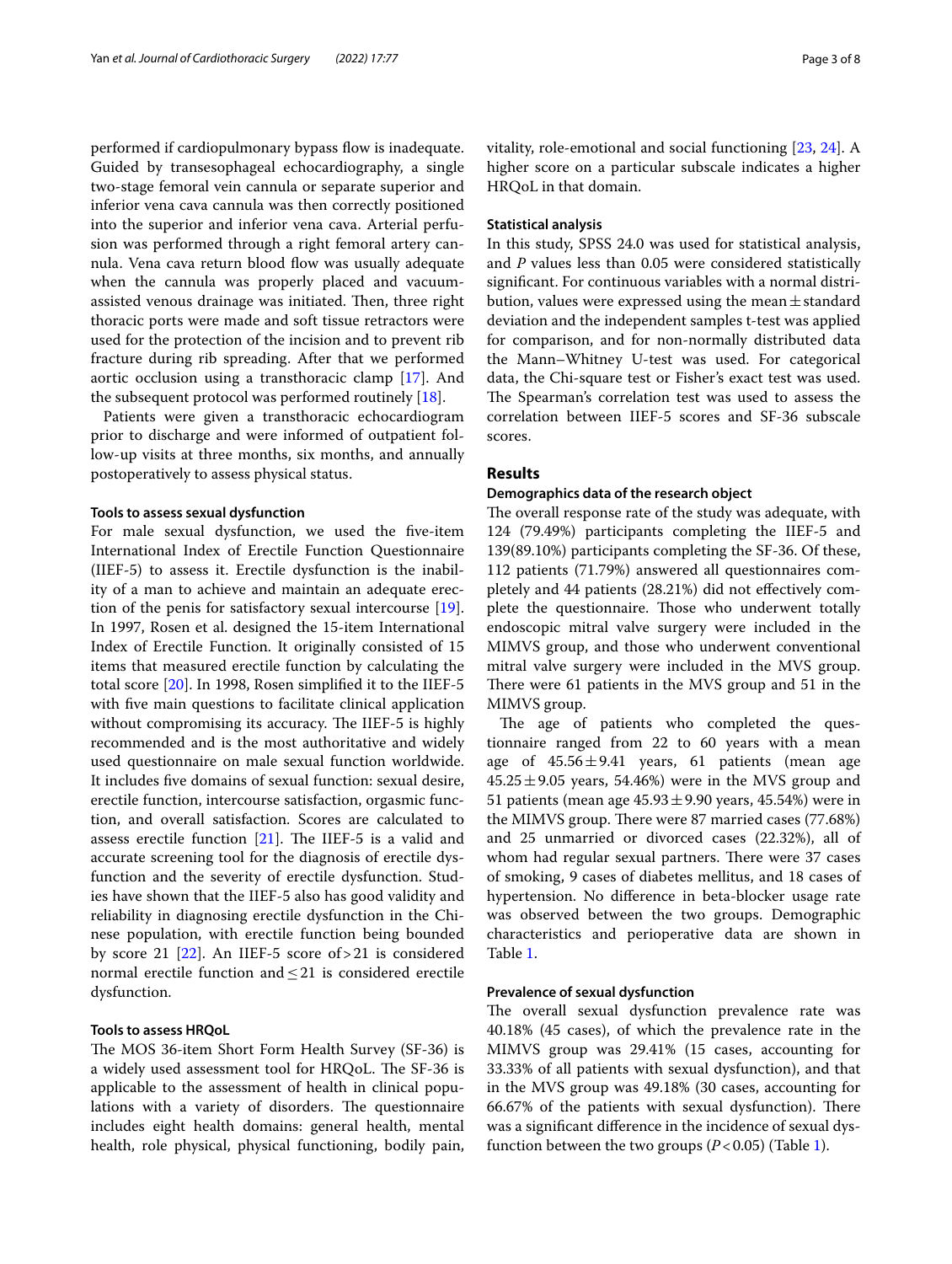<span id="page-3-0"></span>**Table 1** Demographic and Intra-operative data compared between two groups

| Item                                   |                  | MVS group MIMVS group P |           |
|----------------------------------------|------------------|-------------------------|-----------|
| Sexual dysfunction                     | 30               | 15                      | 0.03      |
| Age (years)                            | $45.25 \pm 9.05$ | $45.93 + 9.90$          | 0.71      |
| BMI ( $kg/m2$ )                        | $22.53 + 1.75$   | $22.74 \pm 1.48$        | 0.50      |
| Marriage                               | 47               | 40                      | 0.86      |
| Smoke                                  | 22               | 15                      | 0.46      |
| Hypertension                           | 8                | 10                      | 0.35      |
| Diabetes                               | 5                | 4                       | 1         |
| β-blocker                              | 50               | 39                      | 0.47      |
| Pre-operative NYHA (median)            | Ш                | Ш                       |           |
| Pre-operative LVEF (%)                 | $57.05 \pm 5.86$ | $58.30 \pm 6.85$        | 0.30      |
| Surgery strategy                       |                  |                         | 0.09      |
| Mitral valve repair                    | 35               | 21                      |           |
| Mitral valve replacement               | 26               | 30                      |           |
| Tricuspid valve plasty                 | 20               | 19                      | 0.48      |
| Post-operative LVEF (%)                | $56.21 + 5.40$   | $55.20 \pm 5.01$        | 0.31      |
| Post-operative NYHA (median)           |                  |                         |           |
| Postoperative hospital stays<br>(days) | $5.88 \pm 0.94$  | $4.87 + 0.75$           | P < 0.001 |

*BMI* body mass index, *NYHA class* New York Heart Association functional classifcation, *LVEF* left ventricular ejection fraction

#### **Sexual dysfunction and HRQoL, pain intensity**

A follow-up questionnaire was conducted 6 months postoperatively. We used the SF-36 to assess HRQoL in both groups and the results demonstrated signifcant differences in the mental health and bodily pain subscales (Table  $2$ ). The mental health status was better in the MIMVS group (*P*<0.05). Postoperative bodily pain in the MIMVS group was significantly less  $(P<0.05)$ . Analysis of the Spearman's correlation test showed that the IIEF-5 scores correlated with the SF-36 subscale scores. The Spearman's correlation coefficients between IIEF-5 score and the score of each SF-36 subscale were shown in Table [3](#page-3-2). The results showed that patients with higher

<span id="page-3-1"></span>**Table 2** SF-36 scores were compared between the two groups after surgery

| ltem                 | <b>MVS</b> group  | <b>MIMVS</b> group | Р    |
|----------------------|-------------------|--------------------|------|
| Physical functioning | $78.595 + 8.1667$ | $77.738 + 8.4941$  | 0.59 |
| Role physical        | 71.31 ± 15.025    | $72.55 \pm 15.211$ | 0.67 |
| Bodily pain          | 69.84 ± 12.449    | $75.88 + 16.146$   | 0.03 |
| General health       | $63.03 + 11.339$  | $6382 + 13914$     | 0.74 |
| Vitality             | $63.03 + 11.339$  | $63.33 + 12.715$   | 0.90 |
| Social functioning   | $69.34 + 11.512$  | $69.70 + 12.574$   | 0.88 |
| Role emotional       | $62.52 + 13.084$  | $65.57 + 16.391$   | 0.28 |
| Mental health        | $68.79 + 17.766$  | $75.37 + 14.094$   | 0.03 |

| Scale                | Coefficient of rank<br>correlation | P value   |  |
|----------------------|------------------------------------|-----------|--|
| Physical functioning | 0.869                              | P < 0.001 |  |
| Role physical        | 0.048                              | 0.613     |  |
| Bodily pain          | 0.066                              | 0.490     |  |
| General health       | 0.020                              | 0.832     |  |
| Vitality             | $-0.016$                           | 0.869     |  |
| Social functioning   | $-0.002$                           | 0.983     |  |
| Role emotional       | 0.019                              | 0.842     |  |
| Mental health        | 0.941                              | P < 0.001 |  |
|                      |                                    |           |  |

<span id="page-3-2"></span>Table 3 The coefficient of rank correlation between the SF-36

Correlation coefficients: 0–0.20="week"; 0.21–0.40="fair"; 0.41–

 $0.60$  = "moderate";  $0.61$  -  $0.80$  = "strong";  $0.81$  -  $1.00$  = "strongly correlation"

IIEF-5 scores also had higher scores on the SF-36 mental health and physical functioning subscales.

#### **Discussion**

scores and the IIEF-5 scores

With advances in minimally invasive surgical instruments and perfusion techniques, cardiac surgeons have begun to perform minimally invasive cardiac surgery and have devoted themselves to improving the surgical skills of minimally invasive surgery. However, surgeons and patients have long been more concerned with the clinical outcomes of minimally invasive surgery than with postoperative quality of life. In recent years, the importance of postoperative HRQoL has been gradually recognized and the impact of minimally invasive cardiac surgery on postoperative HRQoL has been studied. Studies have demonstrated that minimally invasive cardiac surgery improves postoperative HRQoL signifcantly compared to conventional median sternotomy approach cardiac surgery [[25,](#page-7-1) [26\]](#page-7-2). But the often-overlooked fact is that sexual activity is also an important component of cardiovascular disease patients' quality of life [\[27\]](#page-7-3). A healthy and active sex life can make an important contribution to a good quality of life  $[16]$  $[16]$ .

#### **Post‑operative sexual dysfunction**

Unlike the clinical outcomes of surgical treatment, resumption of sexual activity after cardiac surgery remains a neglected issue by surgeons and patients. Despite the high incidence of post-surgical sexual dysfunction, few patients choose to consult with their surgeons about when they can resume sexual activity after cardiac surgery. When patients are discharged from the hospital, cardiothoracic surgeons rarely advise patients on how to resume their sexual life after surgery. Especially in some Asian countries, such as Japan, the rate of visits for sexual dysfunction is close to zero due to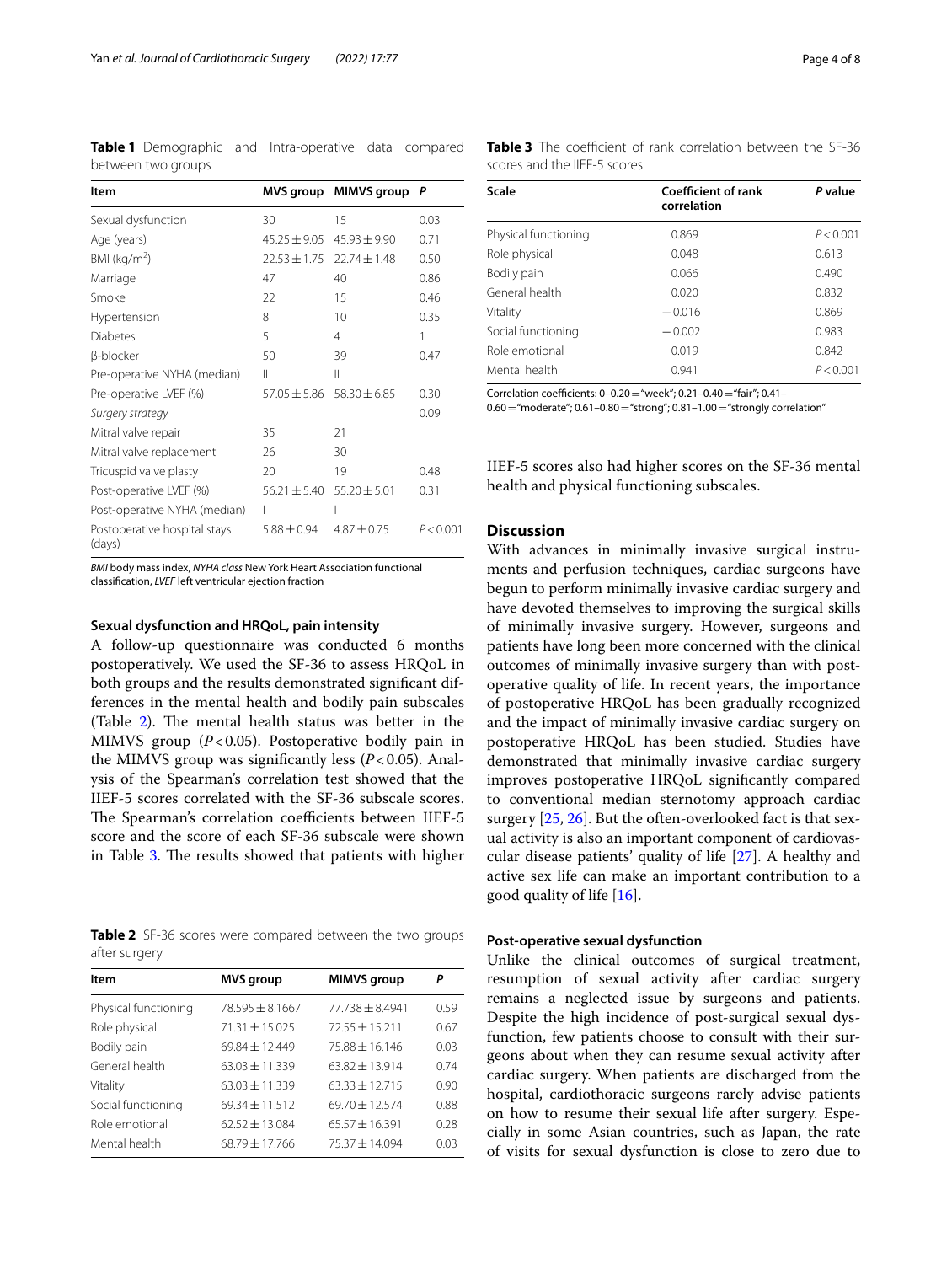the privacy of sexual life  $[28]$  $[28]$ . There are very few studies focusing on postoperative sexual dysfunction. There are no studies focusing on sexual dysfunction after minimally invasive cardiac surgery.

Normal sexual function is both a psychological and physiological process, and it has often been found to be related to a variety of factors, including age, gender, illness, medications, psychological state, and hormones [[29\]](#page-7-5). Studies have revealed that surgery can impair sexual function in a number of diferent ways [\[30](#page-7-6)[–32\]](#page-7-7). In openheart surgery, Chen and Steinke found that concerns about possible cardiac symptoms from sexual activity, the surgical trauma, and the efects of postoperative cardiac medications can all contribute to sexual dysfunction [\[33](#page-7-8), [34\]](#page-7-9).

Our study showed that there was a certain incidence of sexual dysfunction after surgery (40.18%), which was 29.41% in the MIMVS group, signifcantly lower than in the MVS group (49.18%).

There were no significant differences in NYHA classification and LVEF values between the two groups, but the postoperative incidence of sexual dysfunction was lower in the MIMVS group than in the MVS group, which may be related to physiological and psychological factors. It may be due to the advantages of minimally invasive cardiac surgery such as: no damage to the sternum, less pain intensity, less readily visible incisions, earlier return to sexual life, and reduced incidence of sexual dysfunction.

The American Heart Association's 2012 scientific statement on sexual activity noted that minimally invasive cardiac surgery without or with partial sternotomy has the potential to allow patients to resume sexual activity sooner. Robot-assisted surgery as an iteration of minimally invasive surgery avoids sternotomy. Our totally endoscopic approach is similar to robotic surgery without disruption of the sternum, and patients who undergo this procedure may also resume sexual activity sooner than patients undergoing median sternotomy cardiac surgery [[27\]](#page-7-3). However, this statement is not supported by any corresponding literature. Only one study mentioned that patients who underwent minimally invasive heart valve surgery returned to normal activity almost one month earlier than those who underwent median sternotomy cardiac surgery [\[12](#page-6-20)].

We believe that the reasons for the lower incidence of postoperative sexual dysfunction after MIMVS are multiple. The characteristics of rapid recovery after endoscopic surgery can promote early recovery of postoperative sexual activity and reduce the psychological impact on patients, thus reducing the incidence of post-operative sexual dysfunction. Our study showed that the incidence of postoperative sexual dysfunction can be signifcantly reduced in totally endoscopic MVS compared with conventional MVS based on the characteristics of minimally invasive cardiac surgery with less pain intensity, aesthetic appearance and rapid recovery.

#### **Sexual dysfunction and HRQoL**

The American Heart Association states that sexual activity is similar to light to moderate intensity physical activity for a short period of time. The risk of adverse cardiovascular events is lower in people with a good heart function. Most patients can engage in sexual activity after thorough assessment prior to their physical condition [\[27\]](#page-7-3).

Although physical function improved in patients after cardiac surgery (mean LVEF and cardiac function were normal in our study population). However, several studies on cardiac disease have shown that sexual dysfunction still seems to be prevalent in patients after cardiac surgery. In our study, up to 40.18% of patients were frustrated with their sexual function after surgery, and our correlation analysis also showed that patients with sexual dysfunction have a poor quality of life. The etiology of sexual dysfunction after cardiac surgery is multifactorial and includes hormonal, anatomical, physiological and psychological infuences. Although death from sexual intercourse is rare in cardiac patients, a majority of patients avoid sexual activity due to fear of sudden death, anxiety, depression and decreased libido [\[27](#page-7-3), [35](#page-7-10)].

According to the World Health Organization's defnition of sexual health, sexual health is the integration of the physical, emotional, social, and intellectual aspects of sexual being that enriches and enhances personality, love, and communication in a positive way  $[36]$  $[36]$  $[36]$ . This defnition indicates that sexual health is not just the absence of dysfunction. But we often pay attention to only limited aspects of sexual health, especially physical functioning. The recovery process after cardiac surgery requires attention not only to physical changes, but also to psychosocial adaptation [[37\]](#page-7-12).

The analysis of SF-36 and IIEF-5 data in this study showed that the SF-36 bodily pain and mental health subscales scores were lower in the MVS group than in the MIMVS group. In addition, we found a positive correlation between SF-36 and IIEF-5 scores, with higher scores on the physical functioning and mental health subscales being associated with higher IIEF-5 scores. This correlation suggested a significant impairment in postoperative quality of life for patients with sexual dysfunction in terms of mental health and physical functioning items, which was consistent with the change trend of quality of life after valve surgery in 2015 [[8\]](#page-6-6).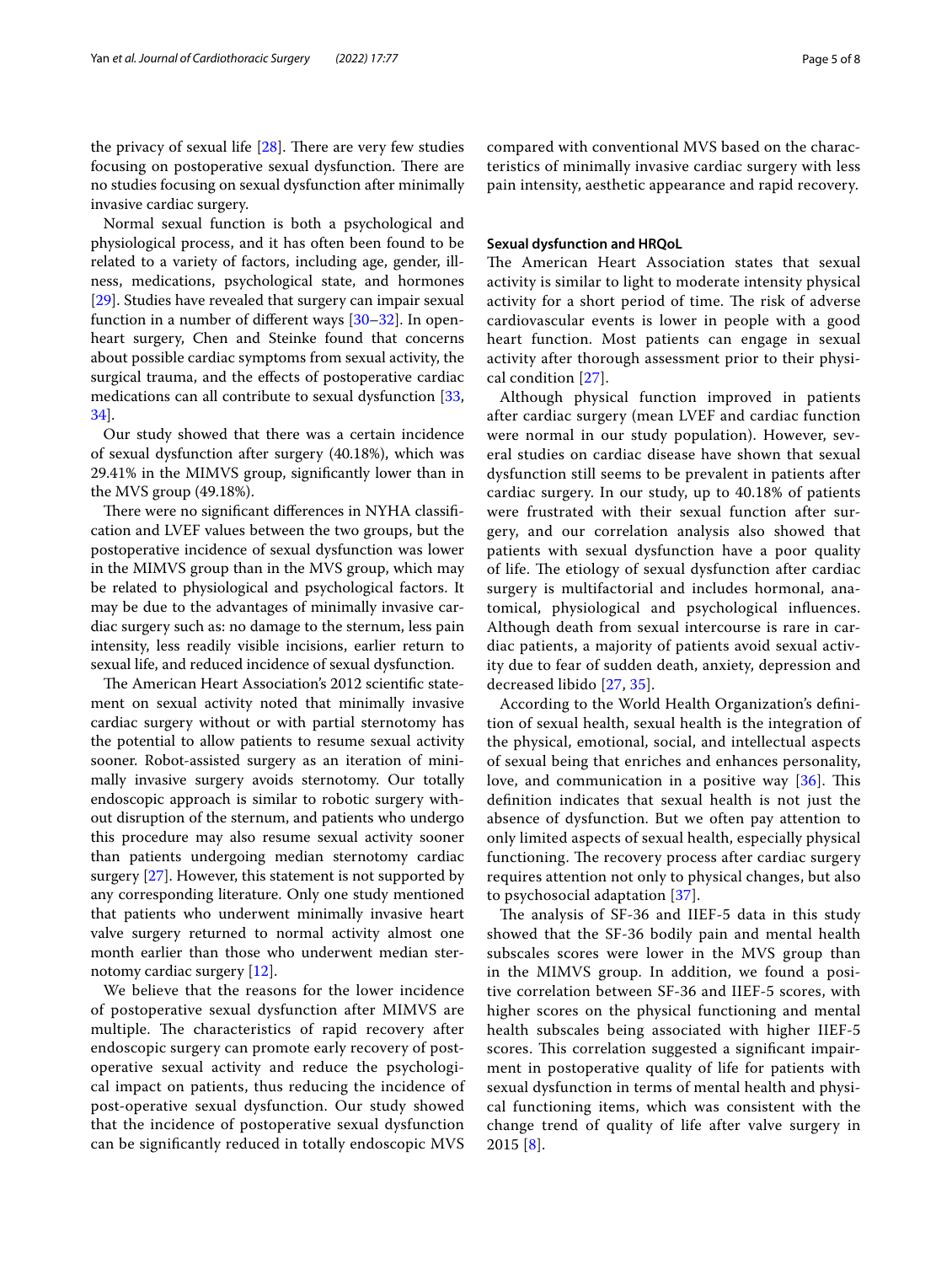#### *Sexual dysfunction is closely related to mental health*

In terms of psychological factors, in addition to factors such as age, medications and lifestyle, research has shown that mental health is associated with sexual dysfunction. For example, a strong correlation has been found between depression and sexual dysfunction [\[38](#page-7-13)]. The main clinical manifestations of such patients include decreased sexual desire, erectile dysfunction and reduced sexual activity [[39,](#page-7-14) [40\]](#page-7-15).

Litwin et al. concluded that the mental health of patients with erectile dysfunction was signifcantly impaired. Specifcally, they reported that low scores in mental health on the SF-36 scale were associated with more severe erectile dysfunction in male patients [[41\]](#page-7-16). In addition, many studies have also shown that psychological depression is common after heart surgery [[8,](#page-6-6) [42,](#page-7-17) [43](#page-7-18)].

In our study, we found that sexual dysfunction was closely related to mental health, and patients with lower IIEF-5 scores had lower mental health scores on the SF-36 scale. Our study showed that the MIMVS group had better mental health than the conventional surgery group, and the mental health score was signifcantly and positively correlated with the IIEF-5 score. It may be that more patients undergoing median sternotomy MVS regard sex as strenuous exercise and are concerned about its complications. For example, postoperative patients who underwent median sternotomy MVS may worry about the large unsightly scars on the chest and sexual activity afecting the healing of the sternum, and these psychological concerns can afect the sexual function of the patient, which in turn impairs mental health.

#### *Sexual dysfunction is closely related to physical health*

In our research, no signifcant diferences in physical health status were observed between the two groups, indicating similar clinical outcomes for the two surgical approaches. Besides, we could also observe a correlation between sexual dysfunction and physical function subscales.

Healthy cardiac and physical function is essential for healthy sexual function [[44\]](#page-7-19). Nehra indicated that both erectile dysfunction and cardiovascular disease share common risk factors, such as hypertension, diabetes, high cholesterol and smoking. Both diseases also share the same pathophysiology, mediated by endothelial dysfunction, which leads to dysfunction of the cardiovascular and reproductive organs, individually or in concert [[29,](#page-7-5) [45\]](#page-7-20). In addition, a recent study identified erectile dysfunction as one of the main causes of poor adherence or cessation of cardiovascular therapy [[16\]](#page-6-12). This study indicated that sexual function also affects physical health and that a healthy and active sexual life can make an important contribution to a good quality of life, thus promoting physical health.

Our study also showed that the overall pain intensity was signifcantly less in the MIMVS group than in the MVS group, which is coherent with previous researchs [[12](#page-6-20), [46](#page-7-21)]. Among the patients with sexual dysfunction, the pain intensity was signifcantly stronger than that of the patients without sexual dysfunction, and among the patients with sexual dysfunction, the pain was more intense and signifcantly stronger in the MVS group than in the MIMVS group. It is hypothesized that postoperative pain may be an infuential factor in sexual dysfunction.

Previous studies have shown a general lack of physical activity after cardiac surgery  $[2, 47]$  $[2, 47]$  $[2, 47]$  $[2, 47]$ . The cause of physical inactivity is unlikely to be entirely due to impaired physical functioning after cardiac surgery, since postoperative cardiac function and mean LVEF are almost normal in our study population. Physical inactivity may also be caused by psychological depression, anxiety or fear. These results of our study suggested that both physical and psychological factors have an impact on HRQoL in patients undergoing surgery, with better HRQoL in MIMVS patients than in MIMVS patients.

The literature demonstrates that minimally invasive cardiac surgery has the same surgical results as median sternotomy cardiac surgery, and that minimally invasive surgery has the advantages of faster postoperative recovery, lower pain intensity and better cosmetic appearance and without adverse efects on the patient's prognosis, thus having less impact on postoperative HRQoL compared to conventional surgery. [[9–](#page-6-7)[13,](#page-6-9) [25](#page-7-1), [26\]](#page-7-2).

Our study showed that minimally invasive surgery is less detrimental to post-operative sexual function and has a lower incidence of postoperative sexual dysfunction than median sternotomy MVS. Patients undergoing MIMVS may also return to normal sexual activity and improve sexual satisfaction sooner than those undergoing median sternotomy MVS due to less pain intensity and better mental health.

Our study still has some limitations. First, participants in the study were small and it was a single-centre study. Second, this study did not involve women with postoperative sexual dysfunction, and further longterm follow-up is required. Third, there was selection bias because patients were not randomly enrolled, but were surveyed through outpatient follow-up or questionnaires distributed through smartphone social software. Finally, the subjective nature of the questionnaire is also a limitation of this study.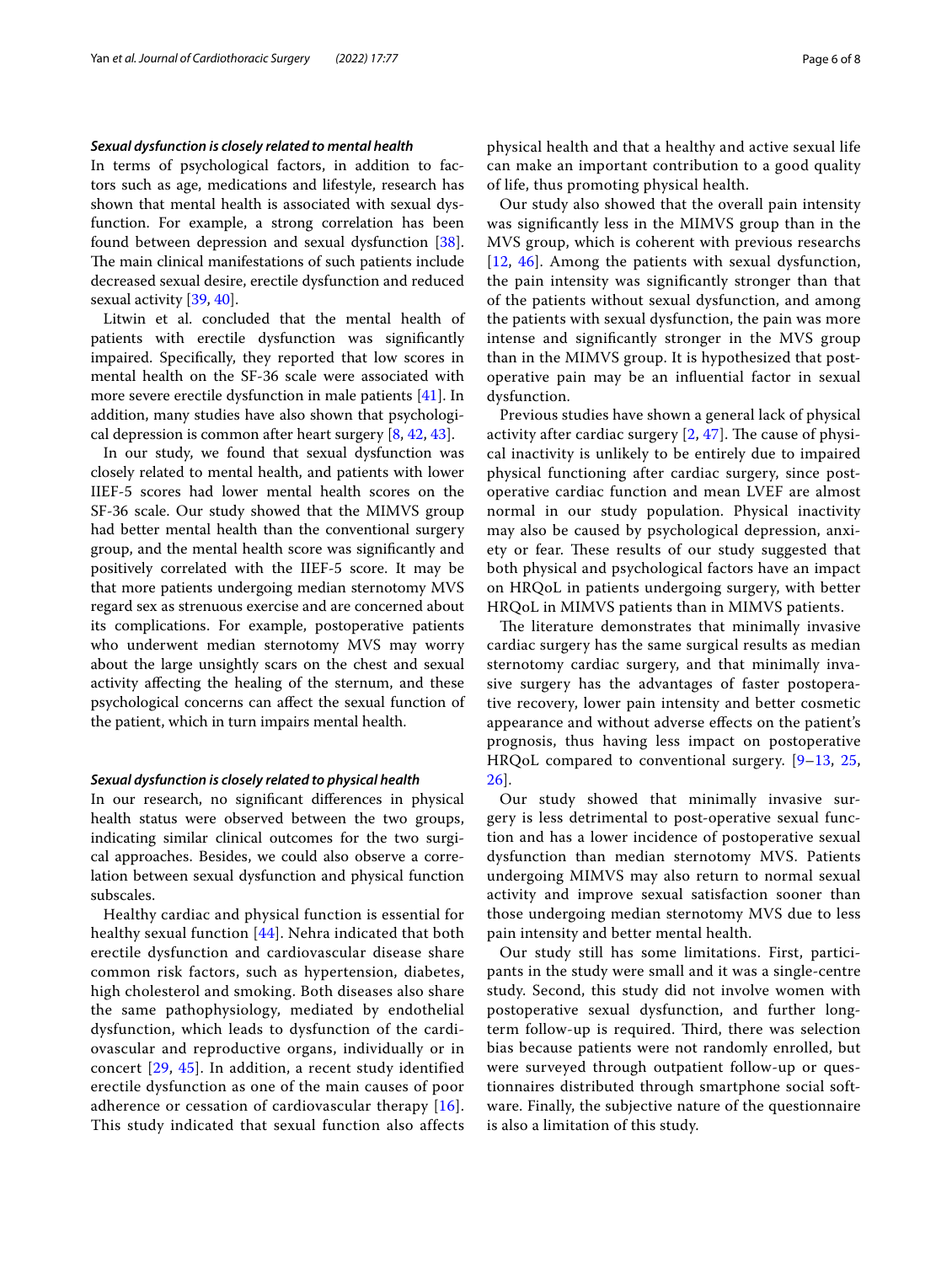#### <span id="page-6-22"></span>**Conclusion**

The proportion of patients presenting with sexual dysfunction after cardiac surgery was large and higher in the MVS group than in the MIMVS group. On the SF-36 subscale, totally endoscopic surgery was better than conventional mitral valve surgery in terms of mental health and bodily pain. The degree of sexual dysfunction is related with postoperative HRQoL, mainly afecting physical functioning and mental health. The degree of sexual dysfunction was associated with postoperative HRQoL, and IIEF-5 scores were positively correlated with mental and health physical subscale scores on the SF-36. In [conclusion,](#page-6-22) totally endoscopic mitral valve surgery may lead to a more satisfying and healthy sex life than conventional mitral valve surgery.

#### **Abbreviations**

MIMVS: Minimally invasive mitral valve surgery; HRQoL: Health-related quality of life; IIEF-5: The International Index of Erectile Function; SF-36: The MOS 36-Item Short-Form Health Survey; BMI: Body mass index; NYHA class: New York Heart Association functional classifcation; LVEF: Left ventricular ejection fraction.

#### **Acknowledgements**

We highly acknowledge the contributions of the participating doctors: Xueshan Huang, Feng Lin, Han-fan Qiu, Qi-min Wang and Dong-shan Liao.

#### **Author contributions**

M-RT and L-LY are contributed equally to this study and share frst authorship. GF and L-LY designed the study, participated in the operation, and drafted the manuscript. M-RT and L-LY collected the clinical data and performed the statistical analysis. LC and XD provide technical support. All authors read and approved the fnal manuscript.

#### **Funding**

There is no fnancial support for this work.

#### **Availability of data and materials**

Data sharing was not applicable to this article, as no data sets were generated or analysed during the current study.

#### **Declarations**

#### **Ethics approval and consent to participate**

This study complied with the requirements of the Ethics Committee of Fujian Medical University and adhered to the Declaration of Helsinki.

#### **Consent for publication**

Not applicable.

#### **Competing interests** The authors declare that they have no competing interests.

#### **Author details**

<sup>1</sup> Department of Cardiovascular Surgery, Union Hospital, Fujian Medical University, Fuzhou, China. <sup>2</sup> Key Laboratory of Cardio-Thoracic Surgery (Fujian Medical University), Fujian Province University, Fuzhou, China.

Received: 19 September 2021 Accepted: 21 March 2022 Published online: 14 April 2022

#### **References**

- <span id="page-6-0"></span>1. Kloner RA, Mullin SH, Shook T, et al. Erectile dysfunction in the cardiac patient: how common and should we treat? J Urol. 2003;170(2):S46-S50.18.
- <span id="page-6-21"></span>2. Foroutan SK, Rajabi M. Erectile dysfunction in men with angiographically documented coronary artery disease. Urol J. 2007;4(1):28–32.
- <span id="page-6-1"></span>Rakhshan M, Toufigh A, Dehghani A, Yaktatalab S. Effect of cardiac rehabilitation on sexual satisfaction among patients after coronary artery bypass graft surgery. J Cardiopulm Rehabil Prev. 2019;39(6):E26–30.
- <span id="page-6-2"></span>4. Çağlar M, Yeşiltepe Oskay Ü, Arican E, Akyol E. Relationship between selfefficacy and sexual function after open heart surgery. Eur J Cardiovasc Nurs. 2021;20(4):376–82.
- <span id="page-6-4"></span>5. Lukkarinen H, Lukkarinen O. Sexual satisfaction among patients after coronary bypass surgery or percutaneous transluminal angioplasty: eight-year follow-up. Heart Lung. 2007;36(4):262–9.
- <span id="page-6-3"></span>6. Goldsmith IR, Lip GY, Patel RL. A prospective study of changes in the quality of life of patients following mitral valve repair and replacement. Eur J Cardiothorac Surg. 2001;20:949–55.
- <span id="page-6-5"></span>7. Sibilitz KL, Berg SK, Thygesen LC, et al. High readmission rate after heart valve surgery: a nationwide cohort study. Int J Cardiol. 2015;189:96–104.
- <span id="page-6-6"></span>8. Schmitto JD, Mokashi SA, Cohn LH. Minimally-invasive valve surgery. J Am Coll Cardiol. 2010;56(6):455–62.
- <span id="page-6-7"></span>9. Seeburger J, Borger MA, Falk V, et al. Minimal invasive mitral valve repair for mitral regurgitation: results of 1339 consecutive patients. Eur J Cardiothorac Surg. 2008;34(4):760–5.
- 10. Downs EA, Johnston LE, LaPar DJ, et al. Minimally invasive mitral valve surgery provides excellent outcomes without increased cost: a multiinstitutional analysis. Ann Thorac Surg. 2016;102(1):14–21.
- <span id="page-6-8"></span>11. Cohn LH, Adams DH, Couper GS, et al. Minimally invasive cardiac valve surgery improves patient satisfaction while reducing costs of cardiac valve replacement and repair. Ann Surg. 1997;226(4):421–8.
- <span id="page-6-20"></span>12. Dieberg G, Smart NA, King N. Minimally invasive cardiac surgery: a systematic review and meta-analysis. Int J Cardiol. 2016;223:554–60.
- <span id="page-6-9"></span>13. Pournaghash-Tehrani S, Etemadi S. ED and quality of life in CABG patients: an intervention study using PRECEDE-PROCEED educational program. Int J Impot Res. 2014;26(1):16–9.
- <span id="page-6-10"></span>14. Schumann J, Zellweger MJ, Di Valentino M, Piazzalonga S, Hofmann A. Sexual dysfunction before and after cardiac rehabilitation. Rehabil Res Pract. 2010;2010:823060.
- <span id="page-6-11"></span>15. Terentes-Printzios D, Ioakeimidis N, Rokkas K, Vlachopoulos C. Interactions between erectile dysfunction, cardiovascular disease and cardiovascular drugs. Nat Rev Cardiol. 2021. [https://doi.org/10.1038/](https://doi.org/10.1038/s41569-021-00593-6) [s41569-021-00593-6](https://doi.org/10.1038/s41569-021-00593-6).
- <span id="page-6-12"></span>16. Rival PM, Moore THM, McAleenan A, et al. Transthoracic clamp versus endoaortic balloon occlusion in minimally invasive mitral valve surgery: a systematic review and meta-analysis. Eur J Cardiothorac Surg. 2019;56(4):643–53.
- <span id="page-6-13"></span>17. Chen Y, Huang LC, Chen DZ, Chen LW, Zheng ZH, Dai XF. Totally endoscopic mitral valve surgery: early experience in 188 patients. J Cardiothorac Surg. 2021;16(1):91.
- <span id="page-6-14"></span>18. NIH Concensus Development Panel on Impotence. NIH concensus conference: impotence. J Am Med Assoc. 1993;270:83–90.
- <span id="page-6-15"></span>19. Rosen RC, Riley A, Wagner G, Osterloh IH, Kirkpatrick J, Mishra A. The international index of erectile function (IIEF): a multidimensional scale for assessment of erectile dysfunction. Urology. 1997;49(6):822–30.
- <span id="page-6-16"></span>20. Rosen R, Cappelleri JM, Lipsky J, et al. Development and evaluation of an abridged, 5-item version of the international index of erectile function (IIEF-5) as a diagnostic tool for erectile dysfunction. Int J Impot Res. 1999;11(6):319–26.
- <span id="page-6-17"></span>21. Zhang Y, Zhang Q, Shi Z, Chen H, Wang J, Yan C, et al. Sexual dysfunction in patients with neuromyelitis optica spectrum disorder. J Neuroimmunol. 2020;338:577093.
- <span id="page-6-18"></span>22. Ware JE Jr, Sherbourne CD, et al. The MOS 36-item Short-Form Health Survey (SF-36). I. Conceptual framework and item selection. Med Care. 1992;30(6):473–83.
- <span id="page-6-19"></span>23. Busija L, Pausenberger E, Haines TP, et al. Adult Measures of General Health and Health-Related Quality of Life: Medical Outcomes Study Short Form 36-Item (SF-36) and Short Form 12-Item (SF-12) Health Surveys, Nottingham Health Profle (NHP), Sickness Impact Profle (SIP), Medical Outcomes Study Short Form 6D (SF-6D), Health Utilities Index Mark 3